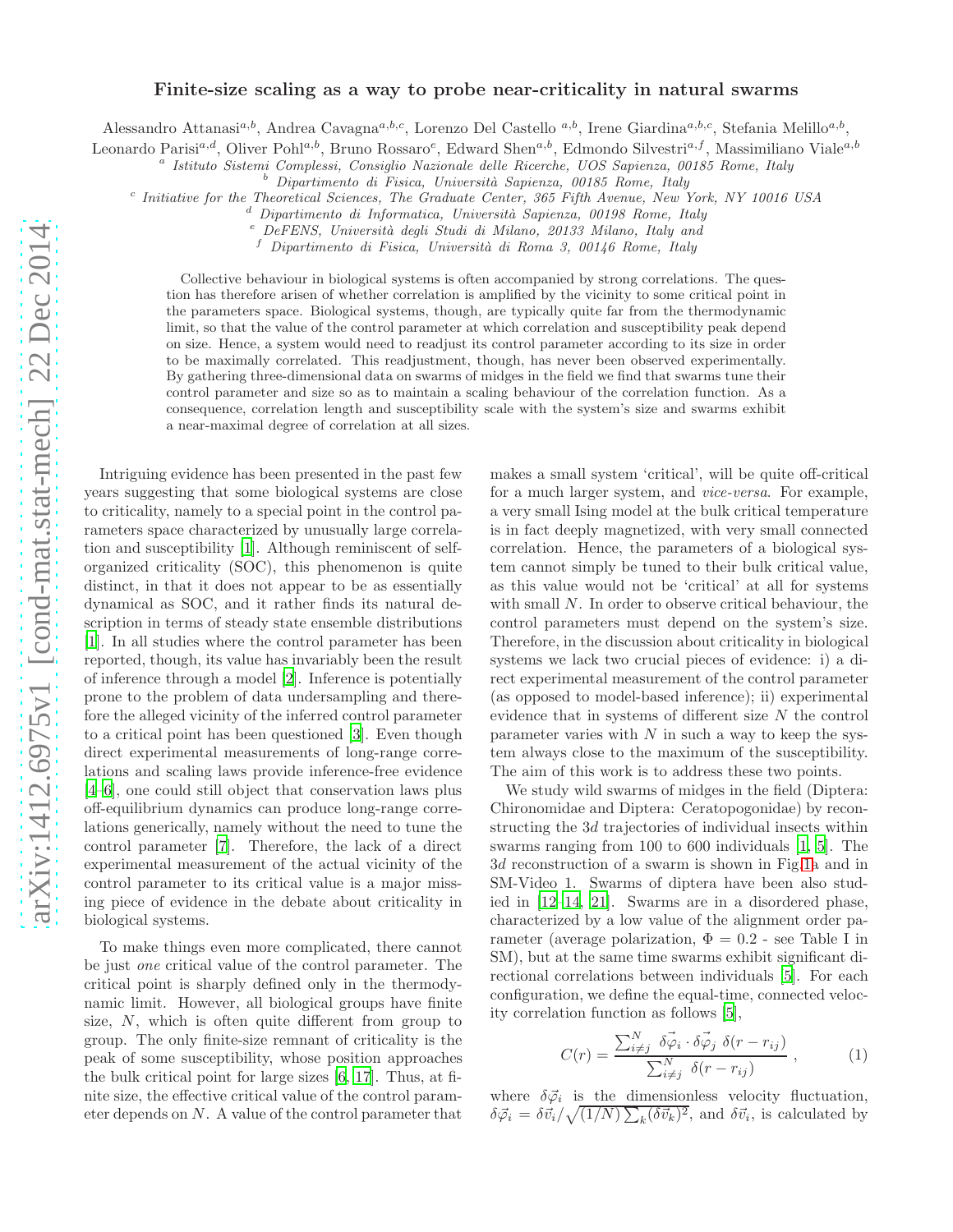

<span id="page-1-0"></span>FIG. 1. **a.** 3D trajectories for swarm 20120907<sub>-</sub>A1,  $N = 169$ . **b.** Velocity correlation function. The correlation length,  $\xi \sim$  $r_0$ , is much larger than the nearest neighbour distance. The correlation is averaged over the whole time acquisition. c. Alignment event between two midges (real trajectories).

subtracting from the individual velocity  $\vec{v}_i$  the contribution of the instantaneous global translation, rotation and dilatation of the swarm (see SM for details). The point where the correlation function first reaches zero,  $C(r_0) = 0$ , is a finite-size proxy of the correlation length,  $\xi$  (see SM). The integrated correlation,

$$
\chi = \frac{1}{N} \sum_{i \neq j}^{N} \delta \vec{\varphi}_i \cdot \delta \vec{\varphi}_j \; \theta(r_0 - r_{ij}) \; , \tag{2}
$$

is a finite-size proxy of the standard susceptibility computed from the fluctuations of the order parameter [\[6](#page-11-0)] (see SM) and for this reason we refer to it as the 'susceptibility'. In a noninteracting system we find, on average,  $\chi = 0.1$  [\[5\]](#page-11-3). In natural swarms  $\chi \in [0.12 : 5.6]$  (see Table I in SM). Hence, the most correlated swarms have a susceptibility over 50 times larger than that of a noninteracting system. Large velocity correlations strongly suggest that an effective alignment interaction is present in swarms. Indeed, when two midges get closer than their metric interaction range (which is of the order of a few centimeters [\[5,](#page-11-3) [16\]](#page-4-7)) they tend to align their direction of motion (Fig[.1c](#page-1-0)).

Effective alignment, strong correlation and low order parameter are phenomena that finds a natural interpretation within Vicsek's model of collective motion [\[10](#page-11-5)]. In this model each individual aligns its velocity to that of neighbours within a metric interaction range,  $\lambda$ . At fixed low noise, the model exhibits a transition from a disordered phase (swarming) at low density, to an ordered phase (flocking) at high density. This density-driven transition is controlled by the parameter  $x = r_1/\lambda$ , namely the nearest neighbour distance,  $r_1$ , rescaled by



<span id="page-1-1"></span>FIG. 2. **a.** Vicsek model in 3d. Susceptibility  $\chi$  as a function of the rescaled nearest neighbor distance,  $x = r_1/\lambda$  for different swarm sizes,  $N$ . The maximum of  $\chi$  occurs at the finitesize critical point,  $x_{\text{max}}(N)$ , marked by the black line. Inset: rescaled susceptibility  $\chi N^{-\gamma/3\nu}$  vs. scaling variable  $y =$  $(x-x_c)N^{1/3\nu}$ . **b.** Susceptibility as a function of N at fixed x. c. Correlation length as a function of the linear system size, L, at fixed x. By increasing  $N$  (and  $L$ ) at fixed value of x we are moving along the red path in panel (a), so that we end up being further away from the the position of the maximum of  $\chi$ . Simulations have been performed using the Vicsek update rule in 3d:  $\vec{v}_i(t+1) = v_0 \mathcal{R}_\eta(\sum_{r_{ij} < \lambda} \vec{v}_j(t))/|\sum_{r_{ij} < \lambda} \vec{v}_j(t)|;$  $\vec{r_i}(t+1) = \vec{r_i}(t) + \vec{v_i}(t)$ , where  $\mathcal{R}_{\eta}$  is a random uniform rotation in  $[-2\pi\eta, 2\pi\eta]$ .  $v_0 = 0.05$ ,  $\lambda = 1$ ,  $\eta = 0.45$  (see SM).

the interaction range,  $\lambda$ . Hence, there is a value  $x_c$  of the control parameter below which spontaneous alignment emerges [\[8](#page-11-6), [10,](#page-11-5) [12\]](#page-11-7). In the case of midges we do not know the interaction range  $\lambda$ . However, it was suggested in [\[5\]](#page-11-3) that the interaction between midges is acoustic, so that  $\lambda$  is likely to be proportional to the body length, l. For this reason we can define the control parameter of swarms as  $x = r_1/l$  (see SM).

The bulk nature of the Vicsek transition is first order  $[8]$ ; however, unless N is very large, a pseudo second order phenomenology is observed, where all correlation markers (as  $\xi$  and  $\chi$ ) peak at the transition [\[7,](#page-11-8) [10\]](#page-11-5). This ordering transition has been indeed observed in animal groups [\[21\]](#page-4-8). Natural swarms of midges always exhibit low polarization and therefore live on the low-density, disordered side of the transition. Yet correlations are strong, suggesting that natural swarms are not too far from the transition. To investigate more precisely this point, though, we need a finite size scaling approach.

Finite-size scaling (FSS) has been studied in great details both in equilibrium [\[6,](#page-11-0) [17\]](#page-11-1) and in off-equilibrium [\[18\]](#page-11-9) systems. In the case of the Vicsek model a signature of the first-order nature of the transition occurs above a crossover size that is typically very large (e.g.  $N \sim 10^6$  in 3d, see [\[8\]](#page-11-6) and SM). This means that below this size there exists a wide regime (the one relevant for swarms) where FSS holds. This has been shown for the 2d Vicsek model in [\[7](#page-11-8), [10\]](#page-11-5). Here we present evi-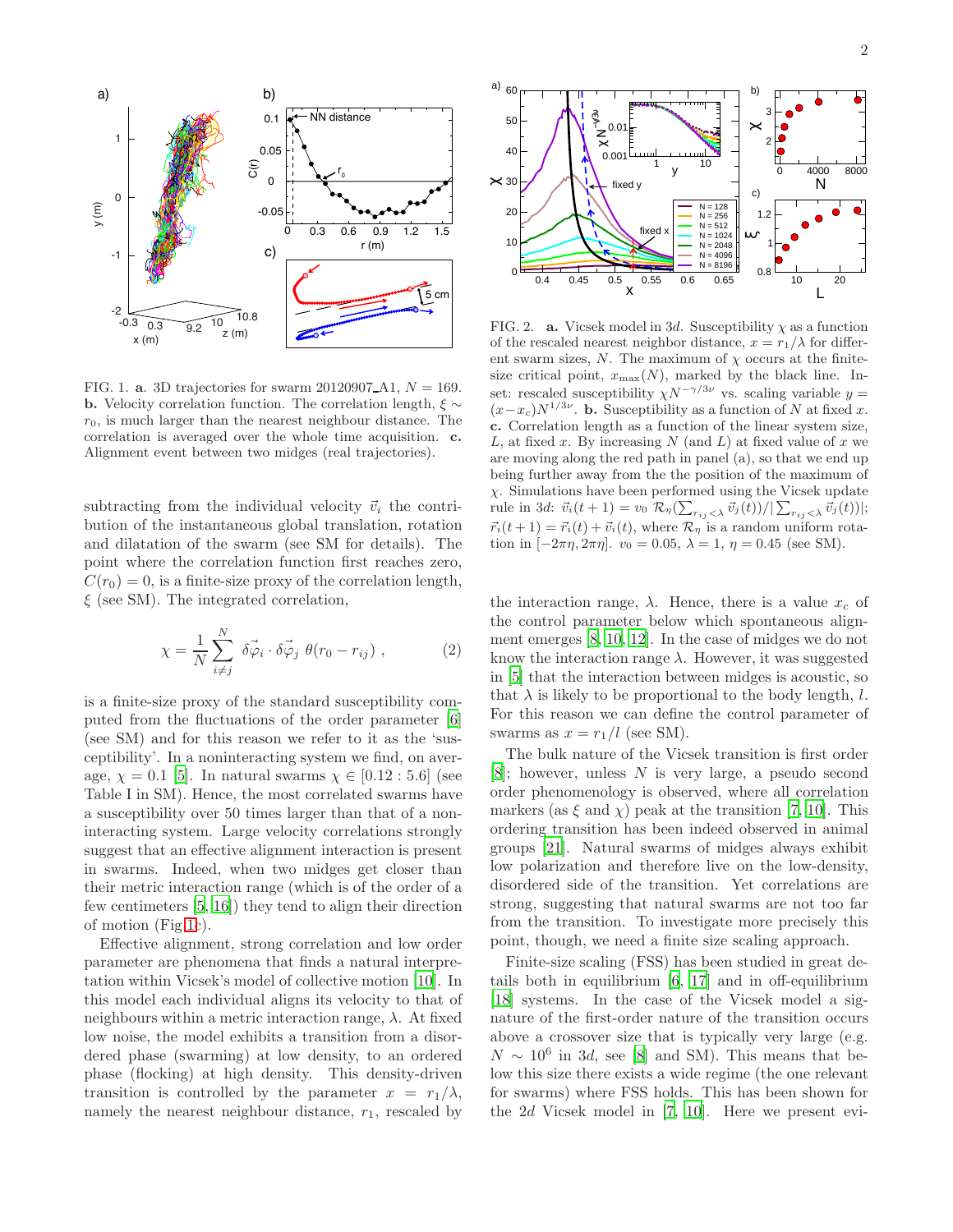

<span id="page-2-0"></span>FIG. 3. Top: Natural swarms data. Bottom: 3d Vicsek model in the critical region. a. Susceptibility as a function of the number of midges, N (P-value =  $3.0 \times 10^{-6}$ ). **b.** Correlation length,  $\xi$ , as a function of the linear system size, L (P-value  $= 1.0 \times 10^{-7}$ ). Both susceptibility and correlation length show no saturation for large systems. c. Control parameter x as a function of N (P-value =  $1.4 \times 10^{-3}$ ). d. Susceptibility as a function of the control parameter, x (P-value =  $6.9 \times 10^{-5}$ ). Each point corresponds to a different swarm averaged over time (error bars are std deviations). Lower panels  $(e, f, g, h)$ : same quantities as in the upper panels, but calculated for the Vicsek model in the critical region, defined by a fixed value of the scaling variable y. This means that, unlike in Fig.2b,c, in panels **e** and **f** we are changing both N and x according to eq.[\(3\)](#page-3-2) (blue path in Fig.2a). Lines are fit to eqs. [\(3-](#page-3-2)[6\)](#page-3-3). For 3d Vicsek we obtain:  $\nu = 0.75 \pm 0.02$ ,  $\gamma = 1.6 \pm 0.1$ , and  $x_c = 0.421 \pm 0.002$ , not far from the 3d Heisenberg exponents [\[23](#page-4-9)]. For natural swarms we obtain,  $\nu = 0.35 \pm 0.1$ ,  $\gamma = 0.9 \pm 0.2$ , and  $x_c = 12.5 \pm 1.0$ . In natural swarms L and  $\xi$  are expressed in meters, while both  $\chi$  and  $x$  are dimensionless.

dence of FSS also in 3d (Fig[.2a](#page-1-1)): the susceptibility,  $\chi$ , has a peak at a pseudo-critical value  $x_{\text{max}}(N)$  of the control parameter, marking the finite-size crossover from a large x disordered phase to a low x ordered one. For larger  $N$  the peak becomes sharper and shifts according to the FSS equation,  $x_{\text{max}}(N) = x_c + 1/N^{1/3\nu}$ , where  $\nu$ is the critical exponent of the correlation length  $\xi$  and  $x_c$  is the bulk critical point. The scaling variable (at fixed noise) is thus,  $y = (x - x_c)N^{1/3\nu}$ , so that we expect susceptibility and correlation length to behave as,  $\chi = N^{\gamma/3\nu} f(y)$  and  $\xi = L g(y)$ , where f and g are scaling functions. The scaling behaviour of the susceptibility in the 3d Vicsek model is quite satisfying (Fig[.2a](#page-1-1), inset), giving  $x_c = 0.421 \pm 0.002$ . Identical results hold in the more realistic case of a Vicsek model with harmonic confinement, which mimics the presence of the marker (see SM).

We can now use Fig[.2a](#page-1-1) as a map to interpret our experimental data. In the disordered phase,  $x > x_c$ , the rotational symmetry is unbroken (low polarization), hence no Goldstone mode is present [\[6\]](#page-11-0) and the Vicsek model has a susceptibility and a correlation length which are finite in the infinite  $N$  limit. Hence, by increasing  $N$  at fixed x (red path in Fig.2a),  $\chi$  initially grows, but then it saturates to its finite bulk value for large  $N$  (Fig.2b). Consider two systems of sizes  $L_1 < L_2$ , both of which are smaller than the *bulk* correlation length,  $\xi_{\infty}$ . When we increase the size of the group, passing from  $L_1$  to  $L_2$  all the individuals that we are adding are within a distance  $\xi_{\infty}$  from each other and they are therefore strongly correlated; hence in this regime the finite-size  $\xi$  grows with L (Fig[.2c](#page-1-1)) and  $\chi$  with N (Fig[.2b](#page-1-1)). On the contrary, when  $L > \xi_{\infty}$  an increase of the size amounts to adding particles statistical uncorrelated from each other, so that both  $\xi$  and  $\chi$  must saturate with the size (Fig[.2b](#page-1-1),c).

In natural swarms, however, we do not observe a saturation of the susceptibility  $\chi$ , nor of the correlation length  $\xi$ , with the system's size. Instead, experimental data show that the susceptibility scales with  $N$  and the correlation length scales with L up to our largest sizes (Fig. [3a](#page-2-0),b). There is nothing wrong with the aforementioned explanation, though: the saturation of  $\chi$  and  $\xi$  for large N should only occur at fixed value of the control parameter, x. Swarms, however, do not have a fixed value of  $x$ , but pick up their own values of  $N$  and  $x$ . The fact that  $\chi$  and  $\xi$  show no hint of saturation suggests that when  $N$  gets larger,  $x$  decreases, as if swarms were following the peak of the susceptibility, yet remaining on the disordered side of the transition. This near-critical behaviour occurs when the control parameter  $x$  and the system's size  $N$  are related in such a way to keep constant the scaling variable,  $y = (x - x_c)N^{1/3\nu}$ , which is what happens along the blue path in Fig.2a. In this case,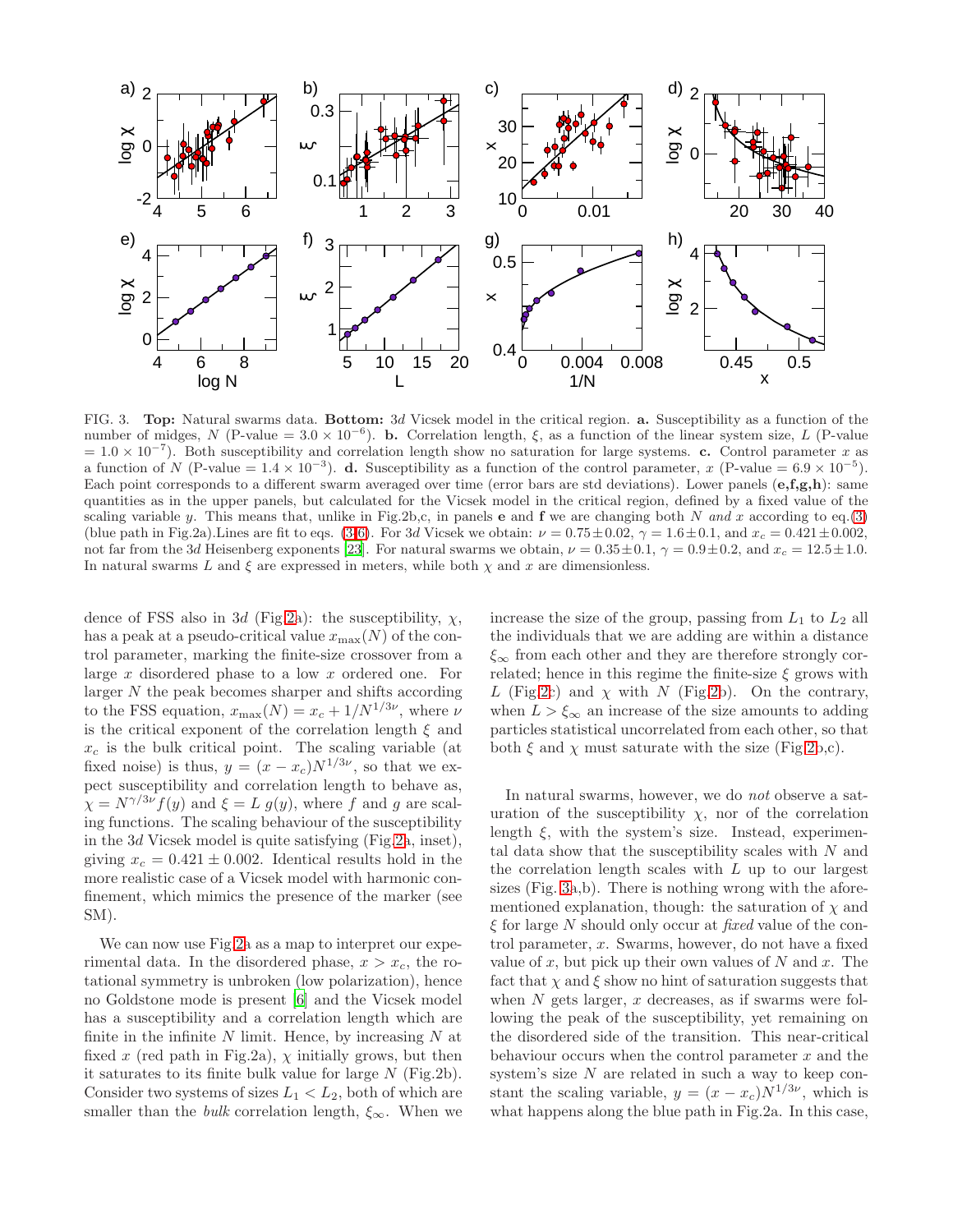the following relations must hold,

<span id="page-3-2"></span>
$$
x \sim x_c + N^{-1/3\nu} \tag{3}
$$

$$
\chi \sim N^{\gamma/3\nu} \tag{4}
$$

$$
\xi \sim L \tag{5}
$$

Equation [\(3\)](#page-3-2) defines the near-critical region: it is this mutual readjustment of  $x$  and  $N$  that keeps the system scale-free, hence giving equations [\(4\)](#page-3-2) and [\(5\)](#page-3-2). Although the scatter is significant, the experimental data are compatible with equations [\(3-5\)](#page-3-2) (Fig[.3a](#page-2-0),b,c). In particular, we observe a correlation between control parameter  $x$ and size  $N$  (Fig[.3c](#page-2-0)). This is the most prominent evidence that the data are in the near-critical region: not only the correlation in swarms is scale-free ( $\xi \sim L$ ,  $\chi \sim N$ ), but a change in the size  $N$  of the group is accompanied by a change in the control parameter  $x$  as to compensate finite-size effects and keep the system scale-free correlated. If  $(x, N)$  are in the near-critical region defined by  $(3)$ , the susceptibility must depend on x as,

<span id="page-3-3"></span>
$$
\chi \sim \frac{1}{(x - x_c)^\gamma} \;, \tag{6}
$$

which is the black line in Fig[.2a](#page-1-1). Again, the scatter is large, but we can see from Fig[.3d](#page-2-0) that the susceptibility of swarms indeed grows on decreasing the rescaled nearest neighbour distance  $x$ , with no evidence of a maximum, so that [\(6\)](#page-3-3) does a fair job in fitting the data. In the lower panels of Fig[.3](#page-2-0) we report the behaviour of the 3d Vicsek model in the near-critical region, namely in the region defined by a constant value of the scaling variable  $y = (x - x_c)N^{1/3\nu}$  (blue path in Fig.2a). The similarity with natural swarms is quite satisfying.

Even though we have data for smaller swarms ( $N \ll$ 100), we find that surface effects are too strong for these cases and that the statistical approach we use here is not justified anymore. On the other hand, at the moment it is technically hard to record swarms with  $N \gg 10^3$ . The span of our experimental data is therefore limited and different fits would work equally well. hence, the value of the critical exponents is far from conclusive (see also SM). Therefore, we simply claim that data are compatible with the FSS scenario of the Vicsek model and that the data show scaling. It is important to note that the result that natural swarms live in the near-critical region at the edge of an ordering transition is independent of the data fit.

What distinguishes our results about near-criticality from previous studies is that: i) we measure, rather than infer, the control parameter; ii) we do not simply find a generic vicinity of the control parameter to its bulk critical value, but we actually observe a mutual adjustment of control parameter and system's size that grants the system scale-free correlations. This second result seems to rule out the 'generic scale invariance' of [\[7\]](#page-4-3). Note that when  $N$  is rather small the pseudo-critical value of the control parameter,  $x_{\text{max}}(N)$ , can be quite far from the bulk critical point,  $x_c$ . What matters is the balance between  $N$  and  $x$ , not just the vicinity to  $x_c$ . When dealing with biological groups, where  $N$  is never as large as in condensed matter, it is essential to keep in mind this finite-size scaling description of criticality. It is the pair  $(x, N)$  that needs to be in the scaling region, not simply the control parameter.

There are two different ways of interpreting our results. The first possibility is that, *given the size*  $N$ , the control parameter x is tuned close to  $x_{\text{max}}(N)$ , so that the group is endowed with large correlation. This mechanism requires individuals in the group to be able to assess global correlation by means of some local proxy, so that the control parameter  $x$  can be readjusted if N is varied. There is, however, an other interpretation. Instead of asking what is the optimal  $x$  given  $N$ , we can ask what is the optimal  $N$  given  $x$ . For each value  $x$  of the control parameter, there is an optimal size  $N_{\text{max}}(x)$  (obtained by inverting equation [\(3\)](#page-3-2)) for which the maximum of the curve  $\chi(x)$  occurs precisely at that  $x$  (Fig. [2a](#page-1-1)). Hence, it is possible that given the control parameter,  $x > x_c$ , a group grows up to its maximum sustainable size,  $N_{\text{max}}(x)$ . For all values of  $N < N_{\text{max}}(x)$  the system is in the ordered phase, where the correlation length scales with the system's size (due to Goldstone's mode). Hence the swarm can grow maintaining a constant level of relative correlation,  $\xi/L$ . On the contrary, for  $N > N_{\text{max}}(x)$ , the group would lose correlation with increasing size  $(\xi/L \rightarrow 0)$ , leading to statistically independent clusters and a deterioration of collective response. Swarms have a mating purpose and male are naturally attracted to them [\[24\]](#page-4-10). Hence, an aggregation mechanism that leads to a maximum sustainable size is plausible. This might also explain why swarms do not order: the tendency to maximize the size of the group without decreasing correlation may drive the swarm away from the ordered phase, see also SM.

Scale-free correlations similar to those we have reported here for midges have been found in biological groups as diverse as bird flocks [\[5\]](#page-4-6) and bacteria clusters [\[25\]](#page-4-11). Novel experiments trying to link correlation to collective response are needed to understand why correlation seems to be so widespread in biological systems.

Acknowledgments. We thank William Bialek, Yariv Kafri, Dov Levine and Victor Martin-Mayor for discussions. This work was supported by grants IIT– Seed Artswarm, ERC–StG n.257126 and US-AFOSR - FA95501010250 (through the University of Maryland).

- <span id="page-3-0"></span>[1] W. Bialek & T. Mora, J. Stat. Phys. 144, 268 (2011)
- <span id="page-3-1"></span>[2] Hastie, T., Tibshirani, R., Friedman, J. *The Elements of Statistical Learning* (Springer, Berlin, 2009)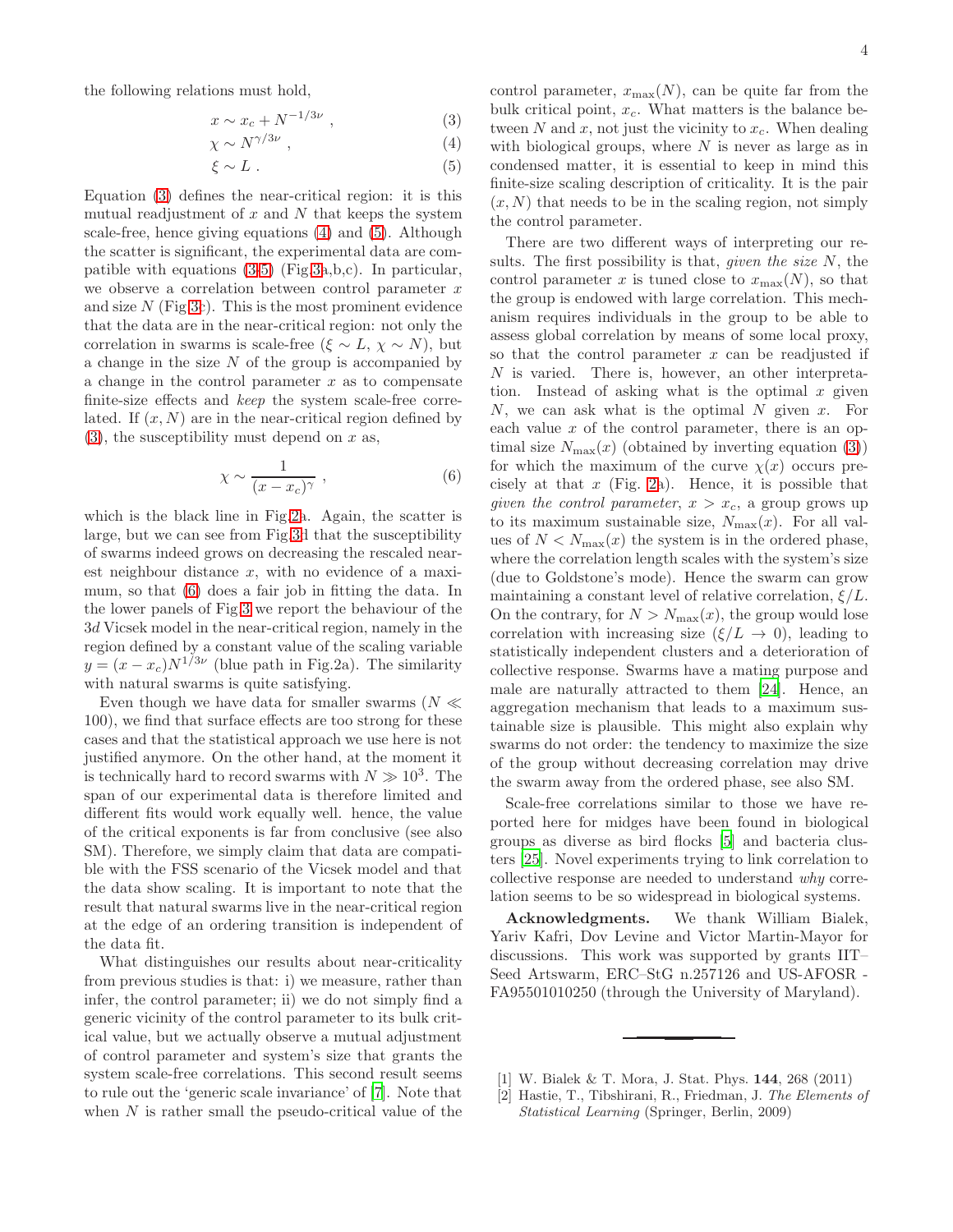- <span id="page-4-0"></span>[3] I. Mastromatteo & M. Marsili. *J. Stat. Mech.Theor. Exp.* 2011.10 P10012 (2011)
- <span id="page-4-1"></span>[4] A. Clauset, C.R. Shalizi, M.E.J. Newman, SIAM Rev. 51, 661 (2009).
- <span id="page-4-6"></span>[5] Cavagna, A., *et al*, Proc. Nat'l. Acad. Sci. (USA) 107,11865 (2010)
- <span id="page-4-2"></span>[6] T. Mora *et al*, Proc. Nat'l. Acad. Sci. (USA) 107, 5405 (2010)
- <span id="page-4-3"></span>[7] G. Grinstein, D.H. Lee, & S. Sachdev Phys. Rev. Lett. 64, 1927 (1990)
- [8] D.J. Amit, V. Martin-Mayor, *Field Theory, The Renormalization Group and Critical Phenomena* (3rd Ed., World Scientific, Singapore, 2005)
- [9] V. Privman (Ed.), *Finite size scaling and numerical simulations of statistical systems* (World Scientific, Singapore, 1990)
- [10] A. Attanasi *et al*, PLoS Comput. Biol. 10, 7 (2014)
- [11] A. Attanasi *et al*, [arXiv:1305.1495](http://arxiv.org/abs/1305.1495) (2013)
- <span id="page-4-4"></span>[12] A. Okubo & H.C. Chiang, Res. Popul. Ecol. 16, 1 (1974)
- [13] E.A. Shinn & G.E. Long, Environ. Entomol. 15, 355 (1986)
- <span id="page-4-5"></span>[14] N.C. Manoukis *et al.*, J. Med. Entomol. 46, 227 (2009)
- [15] D.H. Kelley & N.T. Ouellette, Scientific Reports 3, 1073 (2013)
- <span id="page-4-7"></span>[16] M.V. Fyodorova & A.I. Azovsky, J. Insect Behav. 16, 295 (2003); C. Pennetier *et al.*, Current Biology 20, 131 (2010)
- [17] T. Vicsek *et al*, Phys. Rev. Lett. 75,1226 (1995)
- [18] Gonci, B., Nagy, M., & Vicsek, T. Europ. Phys. J. Special Topics 157, 53(2008)
- [19] H. Chaté *et al.*, Phys. Rev. E **77**, 046113 (2008)
- [20] Baglietto, G. & Albano, E.V., Phys. Rev. E 78, 021125 (2008)
- <span id="page-4-8"></span>[21] Buhl, J.*et al.*, Science 312, 1402 (2006); C. Becco *et al*, Physica A 367, 487 (2002); N.C. Makris. *et al.*, Science 311, 660 (2009)
- [22] S.W. Sides, P.A. Rikvold & M.A. Novotny, Phys. Rev. Lett. 81, 834 (1998); P. Marcq, H. Chate, & Manneville P. Phys. Rev. E 55, 2606 (1997)
- <span id="page-4-9"></span>[23] M Campostrini *et al*, Phys. Rev. B 65, 144520 (2002)
- <span id="page-4-10"></span>[24] J. A. Downes, Ann. Rev. Entomol. 14, 271-298 (1969)
- <span id="page-4-11"></span>[25] Chen X. *et al* Phys. Rev. Lett. 108, 148101 (2012)
- [26] See Supplemental Material, which includes Refs. [27-39].
- [27] Langton P. H. & Pinder L. C. V. (2007) Keys to the adult male chironomidae of Britain and Ireland Vol I, Vol II, (SP 64, The Freshwater Biological Association, Ambleside).
- [28] Kieffer, J. J. (1925) *Faune de France, Vol. 11: Diptères N´ematoc`res Piqueurs: Chironomidae, Ceratopogoninae* (Lechevalier, Paris).
- [29] Dominiak, P. (2012) Biting midges of the genus Dasyhelea Kieffer (Diptera: Ceratopogonidae) *Poland Polish Journal of Entomology* 81: 211-304.
- [30] Ballerini, M., et al. (2008) *Proc. Natl. Acad. Sci. USA* 105: 1232–1237.
- [31] Czirok, A., Vicsek, M. & Vicsek, T. Collective motion of organisms in three dimensions. *Physica A* 264, 299-304 (1999).
- [32] M. Nagy, I. Daruka, and T. Vicsek, Physica A 373, 445 (2006)
- [33] Downes, J. A. (1955) Observations on the swarming flight and mating of Culicoides (Diptera: Ceratopogonidae) 1. *Trans. R. Entomol. Soc. London*106: 213-236.
- [34] Okubo, A. (1986) Dynamical aspects of animal grouping: Swarms, schools, flocks, and herds *Adv. Biophys.* 22: 1- 94.
- [35] Butail, S., Manoukis, N. C., Diallo, M., Ribeiro, J. M., & Paley, D. A. (2013) The Dance of Male Anopheles gambiae in Wild Mating Swarms. *J. Med. Entomol.* 50: 552-559.
- [36] J. Toner & Y. Tu, *Phys. Rev. E* 58, 4828 (1998)
- [37] Bialek. W *et al.* Proc. Natl. Acad. Sci. USA , 111, 7212 (2014)
- [38] B.G. McKie & P.S. Cranston, Can. J. Zool 83, 553 (2005)
- [39] M.V. Fedorova & R.D. Zhantiev, Entomological Review 88, 521 (2009)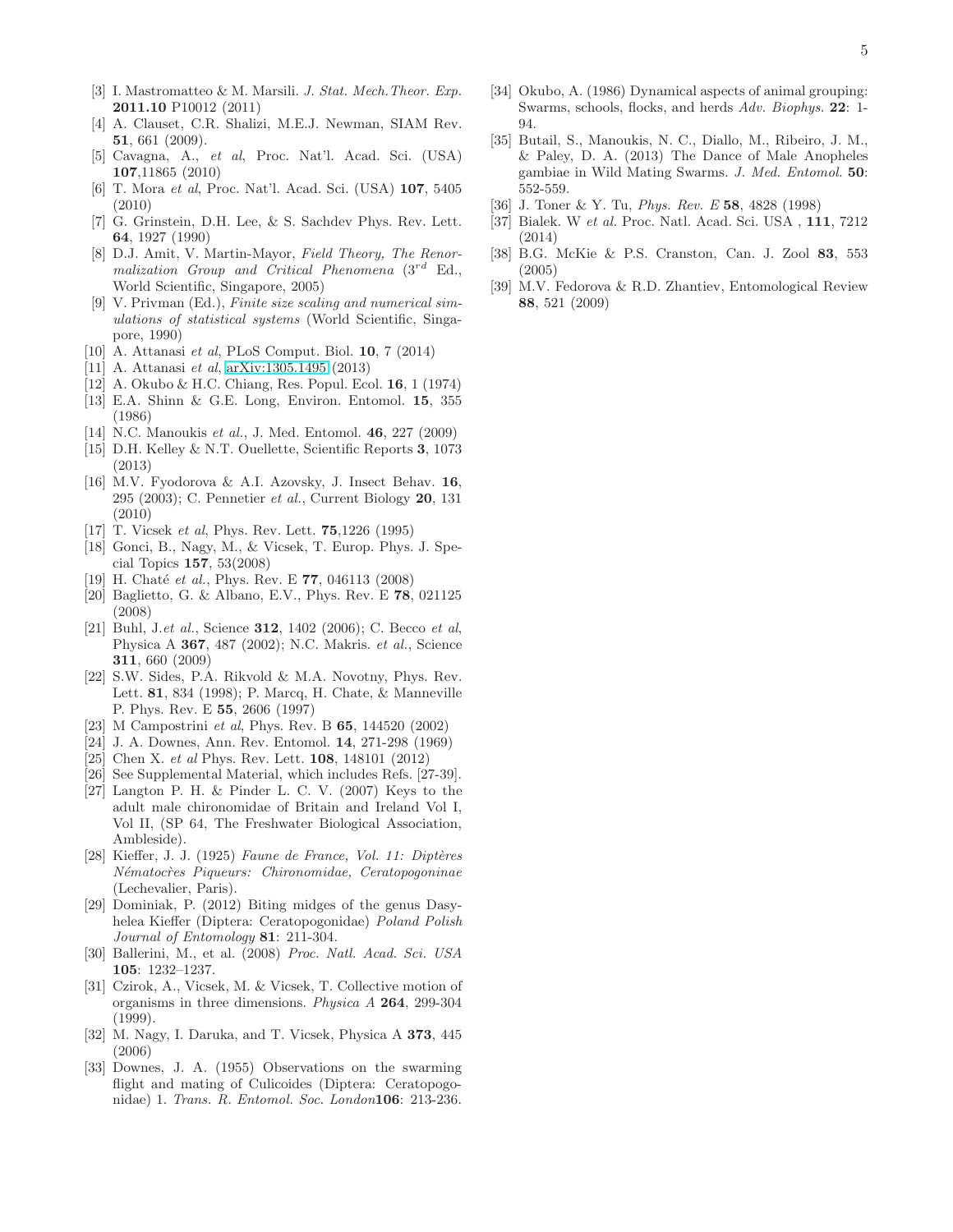### SUPPLEMENTAL MATERIAL

#### EXPERIMENTS

We performed stereoscopic experiments in the field (urban parks of Rome) between May and October, in 2011 and in 2012. We acquired video sequences of natural swarms using a multi-camera system of three synchronized cameras (IDT-M5) shooting at 170 fps. Two cameras (the stereometric pair) had a relative distance d in the interval 3-6m, depending on the swarm's distance and on the environmental constraints. A third camera, placed at a distance of 25cm from the first camera, was used to solve tracking ambiguities. We used Schneider Xenoplan 50mm  $f/2.0$  lenses. Typical exposure parameters: aperture  $f/5.6$ , exposure time 3ms. Recorded events have a time duration between 1.5 and 15.8 seconds. No artificial light was used. To reconstruct the 3d positions and velocities of individual midges we used the techniques developed in [\[1](#page-11-2)].

In general, swarms in the field form close to a natural marker (a water puddle, some light foliage, etc). The marker is used by the midges within the swarm to keep their absolute average position in space, possibly in order not to lose contact with the location where newly hatched females are [\[19\]](#page-11-10). The marker is therefore a source of stability for the swarm (see [\[1\]](#page-11-2) for the role of the marker on the analysis of correlations). We found empirically that adding an extra artificial marker (a windscreen sun shield) on the grass beneath the swarm further increases the swarm's stability, hence giving us a longer time to mount the equipment and shoot the video sequence.

After each acquisition we captured several midges in the recorded swarm for lab analysis. Midges were identified according to [\[2\]](#page-11-11) (Chironomidae) and [\[3](#page-11-12)] and [\[4](#page-11-13)] (Ceratopogonidae). A summary of all swarms data can be found in Table 1.

### CONNECTED CORRELATION, SUSCEPTIBILITY AND SCALING

### The connected correlation function

The connected correlation function  $C(r)$  is usually defined by subtracting from the field the time (or ensemble) average. In non-equilibrium systems with moving interaction network, like swarms are, we cannot do this and we must define the connected correlation using fluctuations with respect to instantaneous spatial averages. For a swarm at a given time t the individual velocity is defined as,  $\vec{v}_i(t) = [\vec{x}_i(t + \delta t) - \vec{x}_i(t)]/\delta t$  (or the sake of simplicity, in the rest of this Section we will set  $\delta t = 1$ ). We can compute the instantaneous average of the veloc-

ity over all the individuals  $\vec{V} = (1/N) \sum_i \vec{v}_i$ , and then define the individual fluctuations with respect to this average  $\delta \vec{v}_i = \vec{v}_i - \vec{V}$ . These fluctuations measure how much the velocity of an individual midge differ from the instantaneous collective one. In systems where polar ordering is the only significant collective trait, these would certainly be the relevant fluctuations to look at. For swarms, however, we cannot a priori exclude that other collective modes are present, as rotational or dilatational modes. If we want to monitor how individual behavior fluctuates with respect to the collective one, we must subtract these modes too, otherwise the connected correlation will not be correct. To do so, we proceed in the following way. We first define the coordinate of each point in the center of mass reference frame,

$$
\vec{y}_i(t) = \vec{x}_i(t) - \frac{1}{N} \sum_k \vec{x}_k(t) . \qquad (7)
$$

Secondly, in the centre of mass reference frame we determine the optimal global rotation R and dilatation  $\Lambda$  connecting two consecutive time frames, namely the rotation and dilatation that minimize the quantity,  $\sum_i [\vec{y}_i(t+1) - \mathbf{R}\Lambda \vec{y}_i(t)]^2$  [\[5\]](#page-11-3). The velocity fluctuation can then be defined as,

$$
\delta \vec{v}_i = \vec{y}_i(t+1) - \mathbf{R}\Lambda \vec{y}_i(t) . \tag{8}
$$

Note that in the case where there is no rotation, nor dilatation,  $\mathbf{R} = 1, \Lambda = 1$ , we obtain,

$$
\delta \vec{v}_i = \vec{v}_i(t) - \frac{1}{N} \sum_k \vec{v}_k(t) = \vec{v}_i(t) - \vec{V} , \qquad (9)
$$

which is the standard velocity fluctuation. On the other hand, if rotation and dilatation are nontrivial, then to each local velocity  $\vec{v}_i$  we are subtracting the motion due to  **and**  $\Lambda$  **in that particular position. The** *dimension*less velocity fluctuation appearing in the main text is defined as,

$$
\delta \vec{\varphi}_i = \frac{\delta \vec{v}_i}{\sqrt{(1/N)\sum_k (\delta \vec{v}_k)^2}} \ . \tag{10}
$$

This definition is convenient because it allows to compare the fluctuations in system with widely different dimensional scales (for example, we cannot compare the velocity fluctuations in swarms measured in meters-perseconds with those in a simulation). The connected correlation is finally defined as,

<span id="page-5-0"></span>
$$
C(r) = \frac{\sum_{i \neq j}^{N} \delta \vec{\varphi}_i \cdot \delta \vec{\varphi}_j \delta(r - r_{ij})}{\sum_{i \neq j}^{N} \delta(r - r_{ij})} . \tag{11}
$$

Let us note that, by construction, we have  $\sum_i \vec{\delta \varphi}_i = 0$ . Therefore the correlation  $C(r)$  as defined above must have a zero at a given point  $r = r_0$ , as can be seen in Fig.1 of the main text.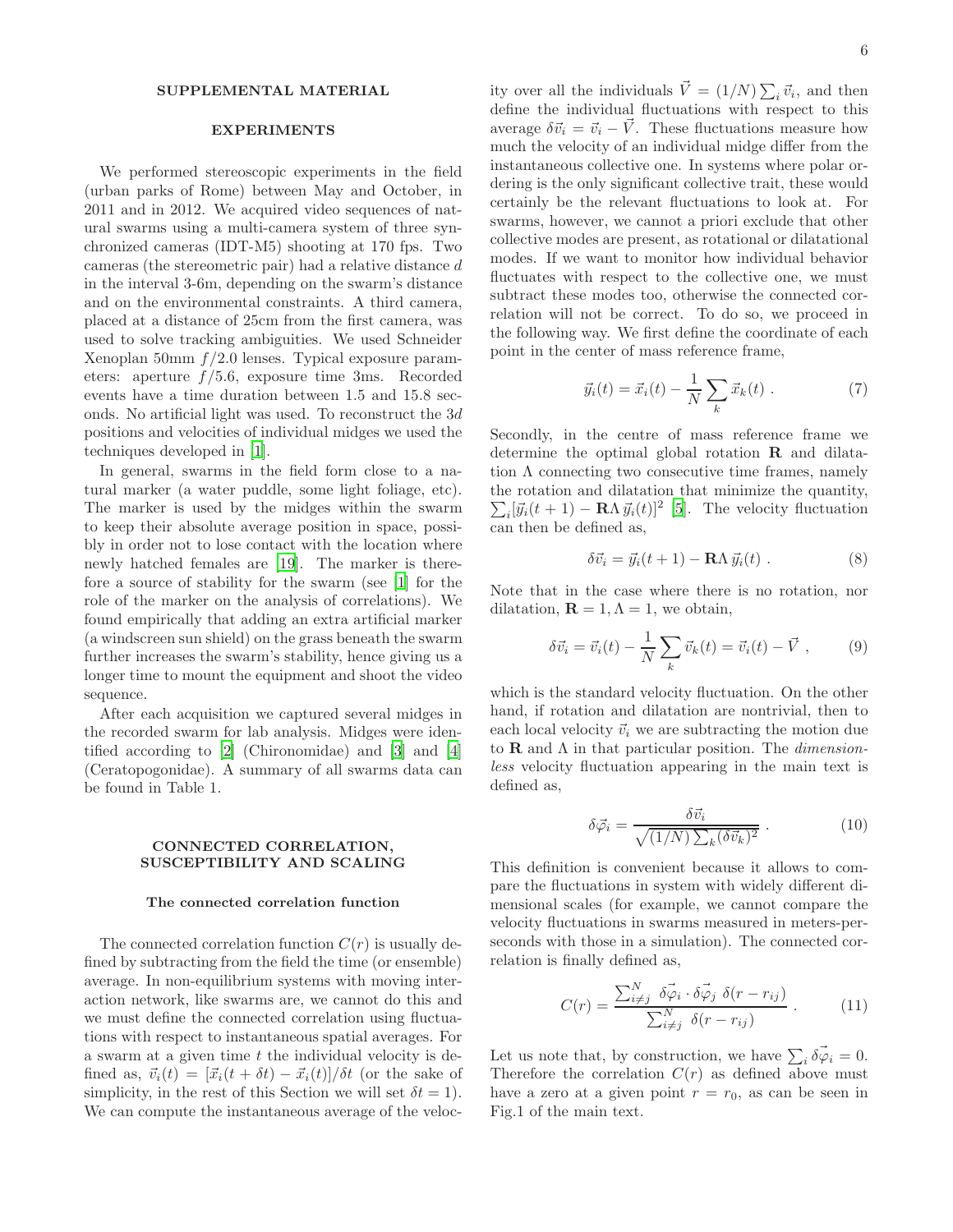### The susceptibility

The susceptibility  $\chi$  is normally defined as the full volume integral of  $C(r)$  and it measures the fluctuations of the global order parameter, i.e.  $\rho \sigma^2 \int d^3r \ C(r) =$  $N\langle \delta(\vec{V})^2 \rangle$  [\[6\]](#page-11-0). In swarms, however, we use definition [\(11\)](#page-5-0), where fluctuations are considered with respect to space averages. In this case, due to the constraint  $\sum_i \vec{\delta\varphi}_i = 0$ , the total volume integral is trivially equal to −1 and we cannot therefore use the standard definition of susceptibility. Moreover, calculating the susceptibility from the time fluctuations of the order parameter, as normally done in the literature [\[7](#page-11-8)], is unfortunately also not possible in swarms, as our experimental time series are not long enough (see below). We therefore define the susceptibility as the maximum value reached by the integrated correlation,  $\int^r d^3r' C(r')$ . This maximum occurs when the correlation crosses zero, i.e. for  $r = r_0$ . We therefore define,

<span id="page-6-0"></span>
$$
\chi = \rho \int^{r_0} d^3r C(r) , \qquad (12)
$$

where  $\rho$  is the density. The integral in [\(12\)](#page-6-0) gives an estimate of the volume of the correlated regions, so that  $\chi$  is proportional to the number of correlated individuals in the system. If we make the hypothesis (experimentally verified) that mass fluctuations are not strong, we can write  $\sum_{ij} \delta(r - r_{ij}) \sim 4\pi r^2 N \rho$ , and obtain from [\(11\)](#page-5-0) and [\(12\)](#page-6-0) a binning-free definition of the susceptibility,

<span id="page-6-1"></span>
$$
\chi = \frac{1}{N} \sum_{i \neq j}^{N} \vec{\delta \varphi_i} \cdot \vec{\delta \varphi_j} \, \theta(r_0 - r_{ij}), \qquad (13)
$$

which we used in the main text.

### Relationship with the standard susceptibility

In systems where one has long enough time series that it is possible to compute time averages, the standard susceptibility,  $\chi_{st}$ , is computed from the fluctuations of the order parameter [\[7\]](#page-11-8),

<span id="page-6-3"></span>
$$
\chi_{\rm st} = \frac{N}{\sigma^2} \left( \langle |\vec{V}|^2 \rangle - \langle |\vec{V}| \rangle^2 \right) \,, \tag{14}
$$

where  $\vec{V} = 1/N \sum \vec{v_i}$  and  $\sigma^2 = (1/N) \sum_i (\vec{v_i} - \vec{V})^2$ . The brackets  $\langle \cdots \rangle$  indicate averages over time. As we said, we do not have long enough time series to measure  $\chi_{\rm st}$ and this is why we use [\(13\)](#page-6-1). However, these two quantities have the same scaling behaviour. In Fig. [4](#page-6-2) we report for the Vicsek model in  $d = 3$  the susceptibility  $\chi$  vs.  $\chi_{st}$ , for different values of  $x$  and  $N$ , in the scaling region, i.e. at fixed value of the scaling variable  $y = (x - x_c)N^{1/3\nu}$ . We clearly see that the two definitions of the susceptibility are simply proportional to each other in the scaling region.



<span id="page-6-2"></span>FIG. 4. Viscek model in  $d = 3$ . Standard susceptibility from the fluctuations of the order parameter,  $\chi_{st}$  (defined in [\(14\)](#page-6-3)) vs. susceptibility from the integrated correlation function,  $\chi$ (defined in [\(13\)](#page-6-1)). Every point corresponds to different values of  $x$  and  $N$ , in the scaling region of constant  $y$ , corresponding to the maximum of the susceptibility.

In equilibrium systems the susceptibility  $\chi$  is proportional to the collective response of the system, i.e. to the derivative of the order parameter with respect to an external field (static fluctuation dissipation theorem). In off-equilibrium systems as swarms and flocks, we cannot prove such relation. Although it is somewhat natural to expect that in general the response is related to the amount of correlation in the system, new experimental data are needed to quantify this expectations. From the numerical point of view, an investigation of this point in the Vicsek model can be found in [\[8\]](#page-11-6).

## Scaling relations.

We provide here some basic derivations of the finitesize scaling relations that we use in the main text. Reference [\[6](#page-11-0)] can be used as excellent background reading.

As we wrote in the main text, we use  $r_0$  as a proxy for the correlation length,  $\xi$ . Let us see that this definition makes sense. In a system with finite size  $L$ , we have,

$$
C(r) = G(r) - \frac{3}{L^3} \int_0^L dr \ r^2 G(r) , \qquad (15)
$$

where  $G(r)$  is the *bulk* correlation function, i.e. the correlation function in an infinitely large system. The equation,  $C(r_0) = 0$ , therefore gives,

<span id="page-6-5"></span>
$$
G(r_0) = \frac{3}{L^3} \int_0^L dr \ r^2 G(r) , \qquad (16)
$$

In the scaling region, we have that the correlation function has a scale-free form,

<span id="page-6-4"></span>
$$
G(r) = \left(\frac{\lambda}{r}\right)^{1+\eta} , \quad d = 3 , \qquad (17)
$$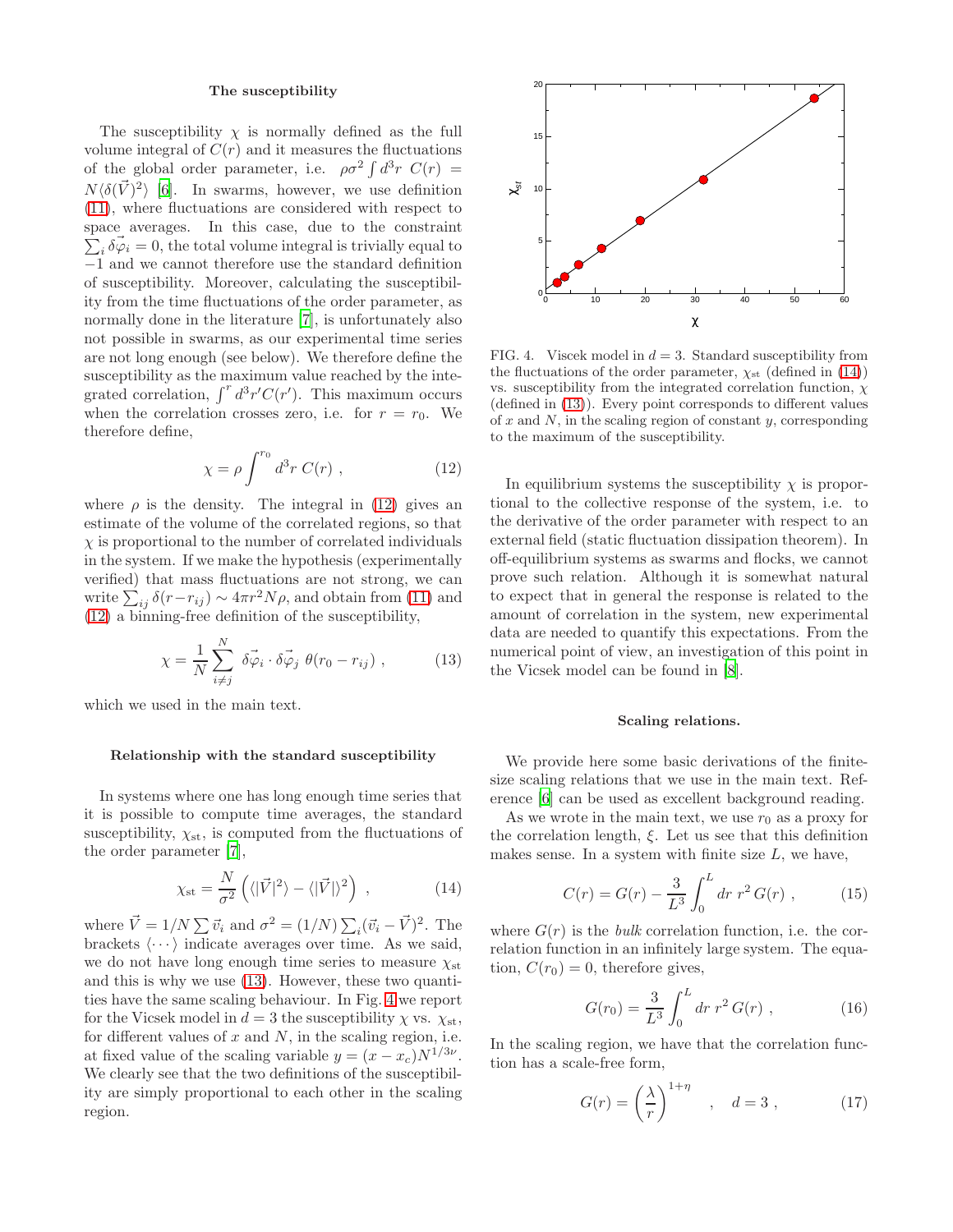where  $\eta$  is the anomalous dimension and  $\lambda$  is the range of the interaction, making the correlation function dimensionless. By plugging [\(17\)](#page-6-4) into [\(16\)](#page-6-5), we obtain that in the scaling region the correlation length scales with the system's linear size,

$$
\xi \sim r_0 \sim L \tag{18}
$$

as expected. By using this last equation into [\(12\)](#page-6-0) we finally obtain the susceptibility in the scaling region,

$$
\chi \sim (1/r_1)^3 \lambda^{1+\eta} L^{2-\eta} , \qquad (19)
$$

By using the scaling relation,  $2 - \eta = \gamma/\nu$ , and by exploiting the equation,  $L \sim r_1 N^{1/3}$ , we obtain,

<span id="page-7-0"></span>
$$
\chi \sim \frac{1}{x^{3-\gamma/\nu}} N^{\gamma/3\nu} \;, \tag{20}
$$

where, as in the main text, we have defined  $x \equiv r_1/\lambda$ . In a system with topological interaction everything must be invariant under rescaling of the nearest neighbour distance  $r_1$ , hence  $\lambda \sim r_1$ , as it happens in bird flocks [\[9](#page-11-14)] and so the prefactor in [\(20\)](#page-7-0) is of order 1. In this case [\(20\)](#page-7-0) is equivalent to the standard finite size scaling relation,

$$
\chi(N) \sim N^{\gamma/3\nu} \ . \tag{21}
$$

On the other hand, in a metric system,  $r_c$  does not scale with  $r_1$ , hence the prefactor  $x^{-(3-\gamma/\nu)}$  in [\(20\)](#page-7-0) remains. However, in our data the exponent  $3-\gamma/\nu$  is very small, hence this correction to standard scaling is small.

### THE VICSEK MODEL

#### The standard Vicsek model in 3d

We performed numerical simulations of the Vicsek model in  $3d$  [\[7](#page-11-8), [8,](#page-11-6) [10](#page-11-5)[–12\]](#page-11-7). The direction of particle i at time  $t + 1$  is the average direction of all particles within a sphere of radius  $\lambda$  around i (including i itself). The parameter  $\lambda$  is the metric radius of interaction. The resulting direction of motion is then perturbed with a random rotation (noise). The update equations of this model read:

$$
\vec{v}_i(t+1) = v_0 \mathcal{R}_{\eta} \left[ \Theta \left( \sum_{j \in S_i} \vec{v}_j(t) \right) \right], \qquad (22)
$$

$$
\vec{x}_i(t+1) = \vec{x}_i(t) + \vec{v}_i(t+1) , \qquad (23)
$$

where  $v_0$  is the (fixed) speed of the particle,  $S_i$  is the spherical neighborhood of radius  $\lambda$  centered around i,  $\Theta$ is the normalization operator,  $\Theta(\vec{x}) = \vec{x}/|\vec{x}|$ , and  $\mathcal{R}_n$  performs a random rotation uniformly distributed around the argument vector with maximum amplitude of  $4\pi\eta$ .

We run simulations of this model with periodic boundary conditions, for several densities  $\rho$  and systems sizes

N. Each simulation has a duration of  $6 \times 10^5$  time steps, with initial conditions consisting in uniformly distributed positions and uniformly distributed directions in the  $4\pi$  solid angle. After a transient of  $10^5$  time steps, we saved 500 configurations at intervals of 1000 time steps in order to have configurations with velocity fluctuations uncorrelated in time.

The Vicsek model exhibits a transition from a disordered phase (at large noise/low density) to a polarized 'flocking' phase (low noise/large density). There is in fact a critical line in the  $\eta$ ,  $\rho$  plane characterizing this transition. In most animal groups the order-disorder transition described by the Vicsek model has been observed with respect to density [\[14](#page-11-15)[–16\]](#page-11-16). For this reason, we consider the model with fixed noise value and focus on the behavior of the system with varying the density. We use as control parameter the average nearest-neighbor distance rescaled by the interaction range  $x \equiv r_1/\lambda$ . The average nearest-neighbor distance is in fact a measure of density  $(r_1 \sim \rho^{-1/d})$ . Usually in numerical simulations the interaction range  $\lambda$  is set to 1, however this is not generally the case in nature. The reason why density is important to determine the macroscopic properties of the system is that the larger the density, the larger the number of neighbors within the interaction range, the stronger local ordering. Thus, what is relevant is how dense is the system with respect to the interaction range. For this reason we use  $x$  as control parameter, rather than simply  $r_1$  (or  $\rho$ ).

The nature of the ordering transition in the Vicsek model has been the issue of a long debate. Recent anal-



<span id="page-7-1"></span>FIG. 5. Finite size scaling of the Vicsek model in an harmonic potential. Susceptibility  $\chi$  as a function of the rescaled nearest neighbor distance,  $x = r_1/\lambda$  for different swarm sizes N. The maximum of  $\chi$  occurs at the finite-size critical point,  $x_{\text{max}}(N)$ . This maximum becomes sharper and sharper for increasing  $N$ . The black line marks the critical line  $x_{\text{max}}(N)$ . Inset: rescaled susceptibility  $\chi N^{-\gamma/\nu}$  vs. scaling variable  $y = (x - x_c)N^{1/3\nu}$  for  $x > x_c$ .  $v_0 = 0.05$ ,  $\lambda = 1$ ,  $\eta = 0.45$ .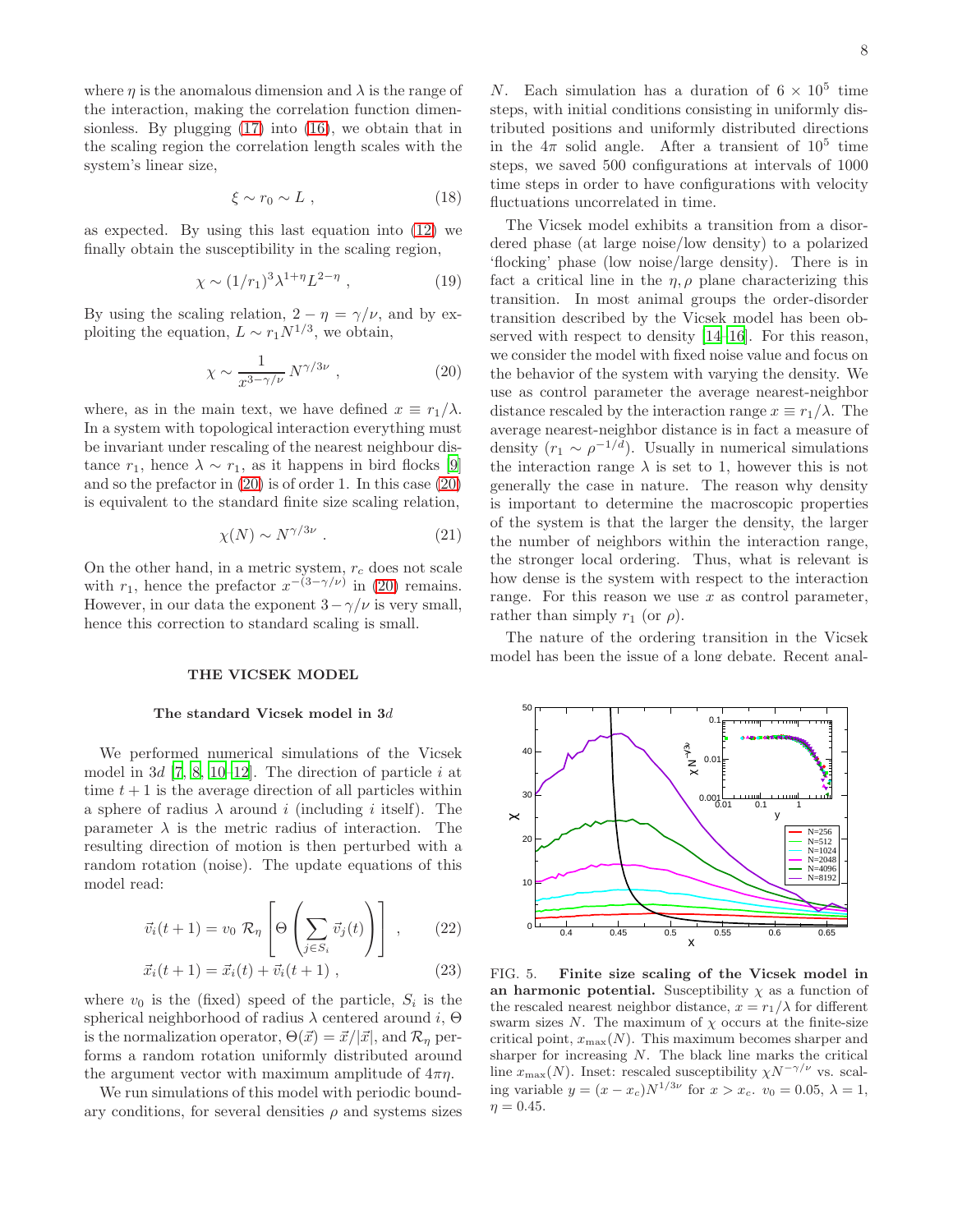

<span id="page-8-1"></span>FIG. 6. Scaling behavior in the Vicsek model with harmonic force. a) Susceptibility as a function of the number of midges N in the swarm. b) Correlation length,  $\xi$ , as a function of the linear system size, L. c) Control parameter x as a function of system size  $N$  d) Susceptibility as a function of the control parameter  $x$ . Each point corresponds to a pair  $(N, x_{\text{max}}(N))$  along the critical line.

ysis [\[8\]](#page-11-6) indicate that the transition is first-order in the bulk. There are however very strong finite size effects, and this is why many works (e.g. [\[10](#page-11-5)[–12](#page-11-7)]) show instead a second-order like phenomenology. In particular, a signature of the first order transition only occurs at very large sizes  $N > N^*$ , when the Binder cumulant develops a drop at negative values. The crossover size  $N^*$  depends on the parameters of the model (e.g. the density and the particles speed) and the kind of noise (scalar vs. vectorial), but it is in general very large, especially for the scalar noise case. For example, in 3d and for the parameters in [\[8\]](#page-11-6), one has  $N^* \sim 10^6$ . This means that there is a wide regime where the phenomenology of the model is consistent with a continuos second order transition [\[13\]](#page-11-17) and where standard Finite Size Scaling (FSS) can therefore be used to describe the behavior of the system, and how it changes with size. Swarms and animal groups usually have moderate sizes, much smaller than  $N^*$ . For this reason we are interested in the regime  $N < N^*$  where we can expect (and we in fact find) FSS to hold.

To understand the behavior of the system at finite size we therefore applied standard FSS [\[6,](#page-11-0) [7](#page-11-8), [17,](#page-11-1) [18\]](#page-11-9). At each fixed value of the system's size  $N \in [128, 8192]$ we calculated  $\chi(x; N)$ , as displayed in Fig.2 of the main text. To compute the correlation length we computed the connected velocity correlation  $C(r)$  (see main text), and evaluated  $\xi$  as

<span id="page-8-0"></span>
$$
\xi = \frac{\int dr \ r^2 C(r)}{\int dr \ r C(r)} \ . \tag{24}
$$

This definition is equivalent to the alternative one where  $\xi$  is identified with the zero of the correlation ( $r_0$  - see main text) in the region where the correlation is long range, and is more appropriate in the deeply disordered phase where the correlation decays exponentially.

To investigate the behavior in the critical region, we worked out the maximum of the susceptibility  $\chi_{\text{max}}(N)$ and its position  $x_{\text{max}}(N)$ ; these quantities as a function of N are plotted in Fig. 3e and Fig. 3g in the main text. We obtained Fig. 3f by evaluating the correlation length [\(24\)](#page-8-0) along the critical line (i.e. for all values of the pair  $(N, x_{\text{max}}(N))$ . Finally, we plotted  $\chi_{\text{max}}$  vs.  $x_{\text{max}}$  parametrically in N, to obtain the function  $\chi(x)$  in Fig. 3h. All the above curves can be fitted using the predictions of FSS theory [\[6](#page-11-0), [7,](#page-11-8) [17\]](#page-11-1). In this way we estimated the exponents and the bulk value of the critical point  $x_c$  (see main text).

9

The noise,  $\eta$ , affects the height of the susceptibility peak and the position of the transition point  $x_c$ [\[8,](#page-11-6) [10](#page-11-5), [12\]](#page-11-7), but this is irrelevant for us, because we do not use any quantitative result from the model to infer any biological parameters of real swarms. The data reported in the main text have  $\eta = 0.45$ .

### The Vicsek model in an harmonic potential

In the Vicsek model the particles are only subject to the 'social' alignment force due to neighbors and the system is fully translationally invariant in space. Natural swarms, however, are known to form close to a marker and to keep a stationary position with respect to it [\[19\]](#page-11-10). To mimic this behavior we can easily modify the Vicsek model by adding an external harmonic force equal for all particles. This potential also grants cohesion, without the need to introduce an inter-individual attraction force [\[20](#page-11-18)[–22\]](#page-11-19). The update equation for velocities is in this case given by,

$$
\vec{v}_i(t+1) = v_0 \mathcal{R}_{\eta} \left[ \Theta \left( \sum_{j \in S_i} \vec{v}_j(t) - \beta \vec{r}_i(t) \right) \right], \quad (25)
$$

where  $\beta$  is a parameter modulating the strength of the central force.

We investigated this variation of the Vicsek model (in  $d = 3$ ) with the same protocol described above for the standard Vicsek case. Now, thanks to the central force, we can use open boundary conditions (while in standard Vicsek this would lead to a dispersion of the group [\[10\]](#page-11-5)). The density of the flock (and therefore  $r_1$  and x) can be tuned by changing  $\beta$ , which sets the confinement volume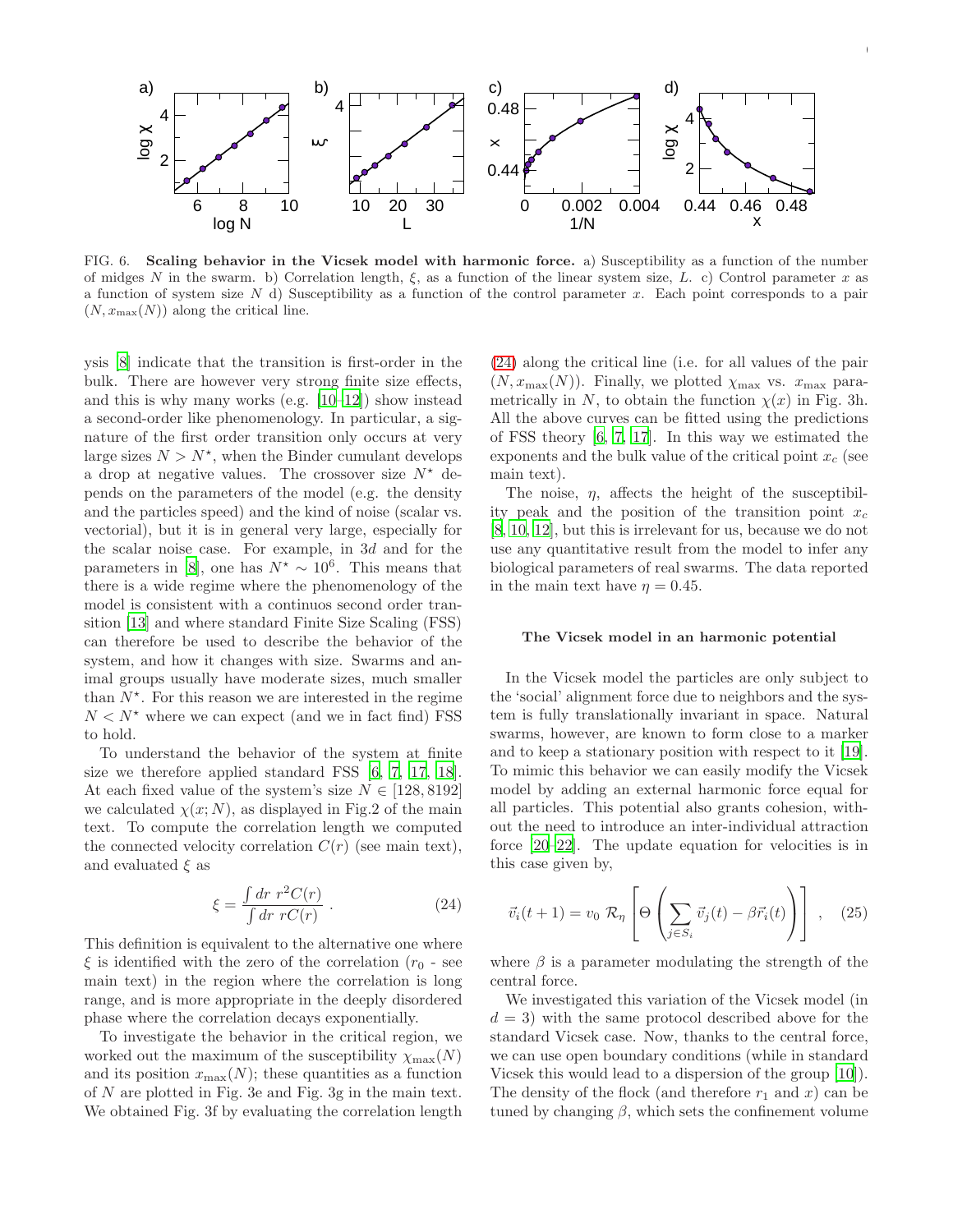for the swarm. Also this modified Vicsek model has a density driven transition from a disordered state to an ordered one. In the standard Vicsek the ordered phase consists of a polar flow of particles moving straight in the same direction [\[10](#page-11-5)]; in this modified version it corresponds to a coherent polarized flock orbiting around the centre of the harmonic potential (this is however not relevant for our analysis, as natural swarms live in the disordered phase).

The FSS properties and the critical behavior of this modified Vicsek model are very similar to the standard 3d Vicsek model presented in the main text, as can be seen in Fig. [5](#page-7-1) and Fig. [6](#page-8-1) (the analogues of Fig. 2 and Fig. 3 in main text). The value of the exponents and of the bulk critical point are also very similar. We get  $\nu = 0.74 \pm 0.05$ ,  $\gamma = 1.5 \pm 0.2$ , and  $x_c = 0.433 \pm 0.002$ (to be compared with  $\nu = 0.75 \pm 0.02$ ,  $\gamma = 1.6 \pm 0.1$ , and  $x_c = 0.421 \pm 0.002$  of the standard Vicsek case).

We add here a remark for future research. As we have seen, the stiffness  $\beta$  of the harmonic force regulates the size of the swarm, so one could think of a simulation where this stiffness is changed. In particular, when the harmonic constant of the potential gets smaller, not only the swarm gets larger (lower density), but the harmonic potential also becomes flatter (lower second derivative), hence more prone to external perturbations. It would then be interesting to study how the response of the 'swarm' to external perturbations depends on this stiffness, and eventually check to what extent large correlation can help the swarm to keep steady and cohesive in an increasingly flat/unconfining potential.

### About the critical exponents

Concerning the critical exponents, we note that the values we obtained from fitting the experimental data (see main text) are different from the ones obtained from numerical simulations for the 3d Vicsek model, with or without harmonic potential. On one hand, the span of our data is not very large and the precise values of the fitted exponents cannot, therefore, be fully trusted. On the other hand, there are several reasons why there could in fact be a difference.

One is dimensionality: the critical exponents generally depend both on the dimension d of space and on that of the order parameter, D. Natural swarms live surely in  $d = 3$ , but because of gravity there may be an effective dimensional reduction of D, similar to what happens in bird flocks: if the animal tends to save energy it will mostly fly level (small vertical displacement), hence effectively reducing D. An example of how this reduction can affect the exponents is given in [\[23\]](#page-11-20) (see the section dedicated to the anisotropic easy plane case). This factor has not been taken into account in our Vicsek simulations. Another possible source of difference are inertial effects: Vicsek is fully dissipative, whereas nondissipative inertial terms could be present; how/whether these terms could change the exponents is unclear, but we cannot exclude this effect.

Finally, there is symmetry: this is one of the most relevant factors for critical exponents; as we mentioned, real swarming happens under gravity, which is a symmetry breaking direction. This argument is connected, although not identical, to the effective dimensional reduction of D. In principle, we could try to generalize the Vicsek model by adding a symmetry breaking term to mimic gravity, and second order derivatives to model inertial effects. However, our intention in this paper is not to reproduce in a detailed way the behavior of the swarms, nor to make strong claims on their dynamical universality class. Rather, we focus on the very general scaling behavior exhibited by the correlation and the susceptibility and how it can be interpreted as a signature of finite-size criticality. For this reason, we studied numerically the simplest possible model where these features are present and can be exhaustively characterized.

Note that the measurement of  $\chi(x)$  and of  $x(N)$  has been made possible by the fact that the interaction in swarms is *metric* [\[5](#page-11-3)], so that density is (through x) the control parameter. In bird flocks, on the contrary, density seems to be irrelevant, due to the topological nature of the interaction [\[9](#page-11-14)], whereas the control parameter is not directly measurable in experiments [\[24\]](#page-11-21). Hence, the present FSS analysis cannot be performed in flocks

# THE CONTROL PARAMETER IN NATURAL SWARMS

As we have seen, the correct control parameter for the density-driven transition in a Vicsek-like system is the nearest neighbour distance rescaled by the interaction range,  $x = r_1/\lambda$ . We can easily measure  $r_1$  in natural swarms, but we do not have an a priori knowledge of the interaction range,  $\lambda$ . This would not be a problem if our data were only from a single species, as we could reasonably assume  $\lambda$  to be approximately the same within the same species. However, we have data from three different species (see Table I) and it would be a waste not to be able to use all the data together in our scaling plots. If we use different species, though, we can no longer assume that  $\lambda$  is the same for all, hence we have to redefine the control parameter  $x$  in some way.

This issue was studied in [\[5\]](#page-11-3), where it was hypothesized (by following a simple scaling argument) that each species is characterized by one single length-scale, namely its body length, l. If this is the case, then the interaction range will be proportional to  $l$ , so that using  $x = r_1/l$  as a control parameter is equivalent to using  $x = r_1/\lambda$ . The clear advantage of using l rather than  $\lambda$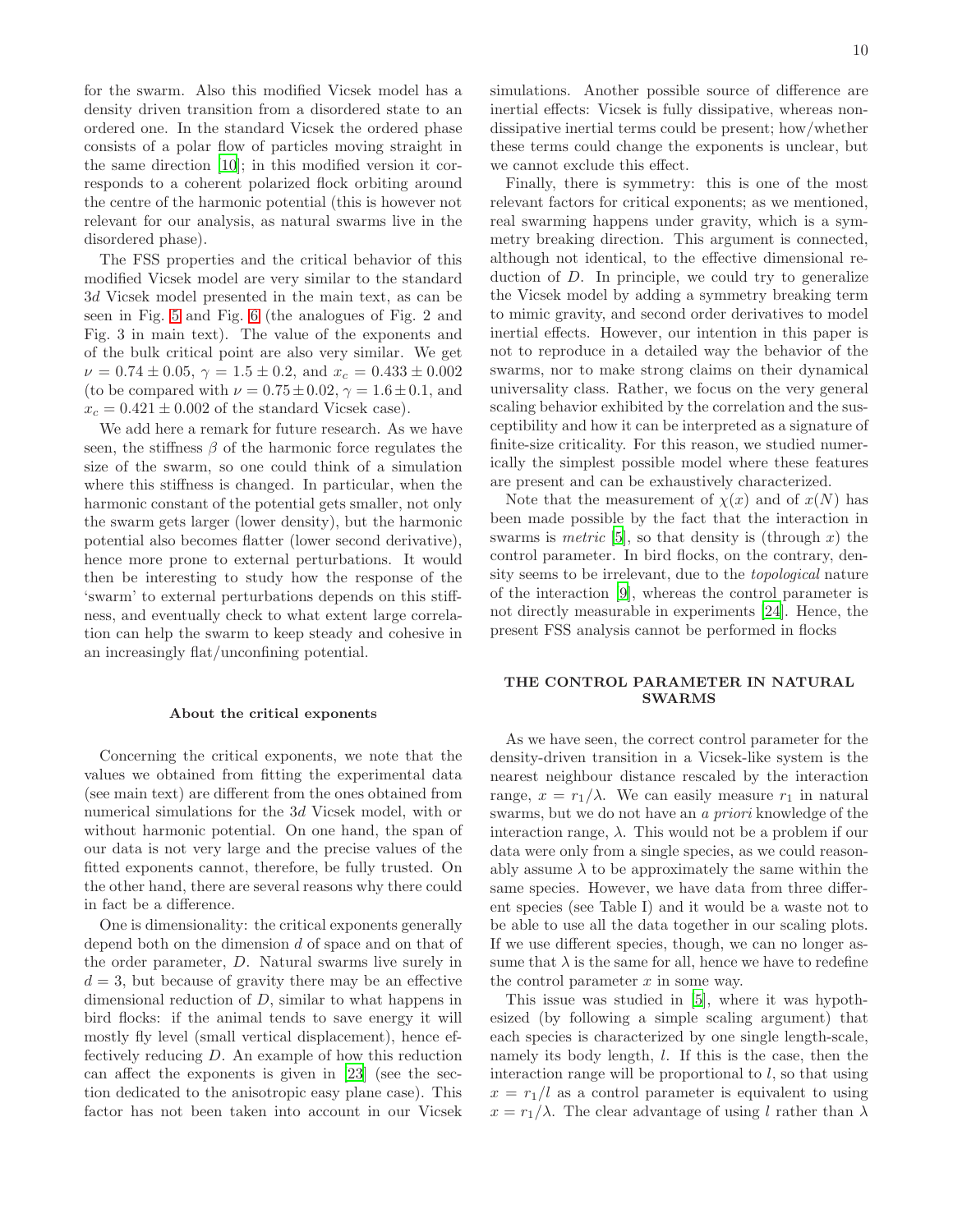is that the body length can be actually measured for the midges involved in our study.

To justify the hypothesis that  $\lambda \propto l$  we have two arguments. First, the susceptibility  $\chi$  really seems to be a natural function of  $r_1/l$  rather than simply  $r_1$ : the Pvalue of  $\chi(r_1)$  is 0.07, whereas the P-value of  $\chi(r_1/l)$  is 0.00007, namely an increase of three orders of magnitude in the statistical significance of the correlation between susceptibility and control parameter [\[5](#page-11-3)]. Even though this is a rather a posteriori motivation, it is quite a compelling one notwithstanding. The second argument is biological. We find in [\[5\]](#page-11-3) that the interaction between midges is metric, and that its range is compatible with an acoustic interaction: midges perceive the wing flapping of other individuals. This thesis is also supported by the experiments described in [\[25](#page-11-22)], revealing the importance for midges to swarm of the acoustic perception through the antennae and the Johnston's organ. As shown in [\[26\]](#page-11-23), both the sizes of the wings and of the antennae are proportional to the body length. Hence, given that all physiological length scales involved in the interaction are proportional to l, it seems reasonably consistent to conclude that the length scale of the interaction too is proportional to it, namely  $\lambda \propto l$ . This is not a proof, of course, but together with the aforementioned increase in statistical significance when using  $r_1/l$ , it suggests that what we are doing is reasonable.

Of course, the best thing to do would be to rescale  $r_1$  by the real interaction range. As a matter of fact, in [\[5\]](#page-11-3) we managed to give an estimate of the (metric) interaction range  $\lambda$  (it turns out that  $\lambda$  is about 2-5cm, compatible with an acoustic-auditory interaction). However, this very estimates of  $\lambda$  uses the assumption that  $r_1/l$  is the right scaling variable. Hence, using this estimate of  $\lambda$  to rescale  $r_1$  would be rather circular. In absence of an independent determination of  $\lambda$ , the best we can do is to use  $x = r_1/\lambda$  as a control parameter.

# CONTINUOUS VS DISCRETE SYMMETRY BREAKING

When looking for an explanation of near-criticality, we suggest in the main text that instead of being the control parameter x adapting to the size  $N$ , it may be  $N$ that grows up to the maximum sustainable size, given  $x$ . The idea is that all N smaller than this maximum sustainable size  $N_{\text{max}}$  sustain scale-free correlations, while for  $N > N_{\text{max}}$  the correlation length  $\xi$  saturates, so that  $\xi/L$  starts decreasing. Beyond this point, larger sizes of the swarm becomes counterproductive.

This aggregation way to near-criticality relies on the fact that the ordered phase is characterized by a continuous symmetry breaking (the rotational symmetry in our case), so that the bulk susceptibility and correlation length are infinite in the ordered phase (Goldstone mode). In the case of a discrete symmetry (as for the Ising variables used in neural systems) the aggregation mechanism we propose would not work: if  $N < N_{\text{max}}(x)$ , the (connected) correlation length does not grow as fast as the system's size, so that a fully correlated group is achieved only for  $N \sim N_{\text{max}}(x)$ , not for lower, nor for larger groups. We conclude that in the case of discrete symmetry breaking an adaptive mechanism of the control parameter  $x$ , given the size  $N$ , seems to be required to explain near-critical data.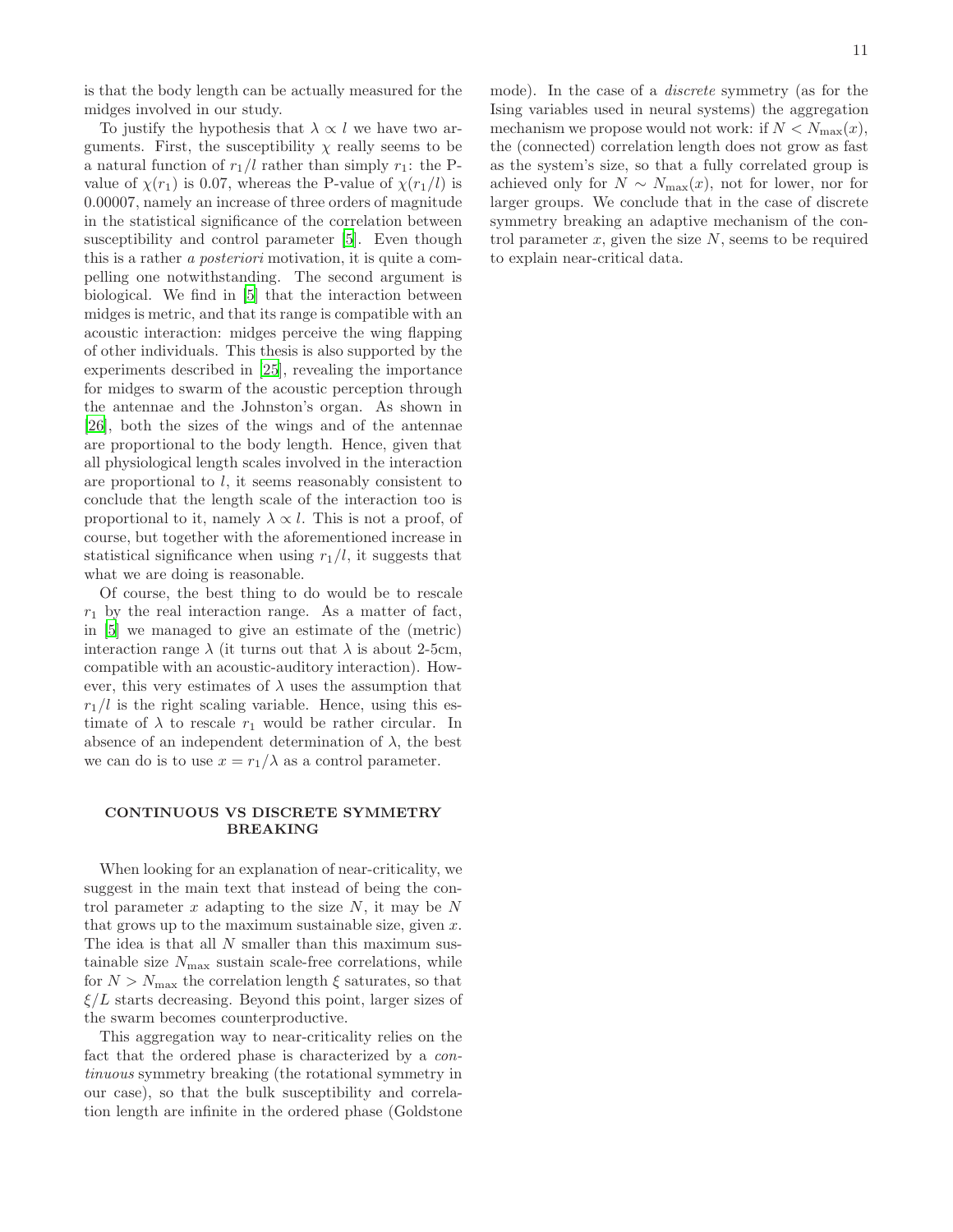- <span id="page-11-2"></span>[1] A. Attanasi, A. Cavagna, L. Del Castello, I. Giardina, A. Jelic, S. Melillo, L. Parisi, E. Shen, E. Silvetsri, & M. Viale (2013), [arXiv:1305.1495.](http://arxiv.org/abs/1305.1495)
- <span id="page-11-11"></span>[2] Langton P. H. & Pinder L. C. V. (2007) Keys to the adult male chironomidae of Britain and Ireland Vol I, Vol II, (SP 64, The Freshwater Biological Association, Ambleside).
- <span id="page-11-12"></span>[3] Kieffer, J. J. (1925) *Faune de France, Vol. 11: Diptères N´ematoc`res Piqueurs: Chironomidae, Ceratopogoninae* (Lechevalier, Paris).
- <span id="page-11-13"></span>[4] Dominiak, P. (2012) Biting midges of the genus Dasyhelea Kieffer (Diptera: Ceratopogonidae) *Poland Polish Journal of Entomology* 81: 211-304.
- <span id="page-11-3"></span>[5] A. Attanasi, A. Cavagna, L. Del Castello, I. Giardina, S. Melillo, L. Parisi., O. Pohl, B. Rossaro, E. Shen, E. Silvestri & M. Viale, PLoS Comput. Biol. 10 7 (2014).
- <span id="page-11-0"></span>[6] D.J. Amit, V. Martin-Mayor, *Field Theory, The Renormalization Group and Critical Phenomena* (3rd Ed., World Scientific, Singapore, 2005); see in particular Part III, Section 2: 'Finite Size Scaling'.
- <span id="page-11-8"></span>[7] Baglietto, G. & Albano,E.V., Phys. Rev. E 78, 021125 (2008)
- <span id="page-11-6"></span>[8] H. Chaté *et al.*, Phys. Rev. E 77, 046113 (2008)
- <span id="page-11-14"></span>[9] Ballerini, M., et al. (2008) *Proc. Natl. Acad. Sci. USA* 105: 1232–1237.
- <span id="page-11-5"></span>[10] T. Vicsek *et al*, Phys. Rev. Lett. 75,1226 (1995)
- [11] Czirok, A., Vicsek, M. & Vicsek, T. Collective motion of organisms in three dimensions. *Physica A* 264, 299-304 (1999).
- <span id="page-11-7"></span>[12] Gonci, B., Nagy, M., & Vicsek, T. Europ. Phys. J. Special Topics 157, 53(2008)
- <span id="page-11-17"></span>[13] M. Nagy, I. Daruka, and T. Vicsek, Physica A 373, 445 (2006)
- <span id="page-11-15"></span>[14] Buhl, J.*et al.*, Science 312, 1402 (2006)
- [15] C. Becco *et al*, Physica A 367, 487 (2002)
- <span id="page-11-16"></span>[16] N.C. Makris. i et al., Science 311, 660 (2009)
- <span id="page-11-1"></span>[17] V. Privman (Ed.), *Finite size scaling and numerical simulations of statistical systems* (World Scientific, Singapore, 1990)
- <span id="page-11-9"></span>[18] S.W. Sides, P.A. Rikvold & M.A. Novotny, Phys. Rev. Lett. 81, 834 (1998); Marcq, P., Chat, and Manneville P., t Phys. Rev. E 55, 2606 (1997)
- <span id="page-11-10"></span>[19] Downes, J. A. (1955) Observations on the swarming flight and mating of Culicoides (Diptera: Ceratopogonidae) 1. *Trans. R. Entomol. Soc. London*106: 213-236.
- <span id="page-11-18"></span>[20] Okubo, A. (1986) Dynamical aspects of animal grouping: Swarms, schools, flocks, and herds *Adv. Biophys.* 22: 1- 94.
- <span id="page-11-4"></span>[21] D.H. Kelley & N.T. Ouellette, Scientific Reports 3, 1073 (2013)
- <span id="page-11-19"></span>[22] Butail, S., Manoukis, N. C., Diallo, M., Ribeiro, J. M., & Paley, D. A. (2013) The Dance of Male Anopheles gambiae in Wild Mating Swarms. *J. Med. Entomol.* 50: 552-559.
- <span id="page-11-20"></span>[23] J. Toner & Y. Tu, *Phys. Rev. E* 58, 4828 (1998)
- <span id="page-11-21"></span>[24] Bialek. W *et al.* Proc. Natl. Acad. Sci. USA , 111, 7212 (2014)
- <span id="page-11-22"></span>[25] B.G. McKie & P.S. Cranston, Can. J. Zool 83, 553 (2005)
- <span id="page-11-23"></span>[26] M.V. Fedorova & R.D. Zhantiev, Entomological Review 88, 521 (2009)

### LEGEND FOR SUPPLEMENTARY VIDEO

SM-Video1: Three dimensional visualization of a wild swarm of roughly 200 midges in the field (Diptera:Chironomidae). The swarm has been video recorded at 170 frames per seconds, with a resolution of 4Mpx, by a IDT-M5 camera. This 3d reconstruction has been obtained through the dynamical tracking algorithm based on our trifocal experimental technique.